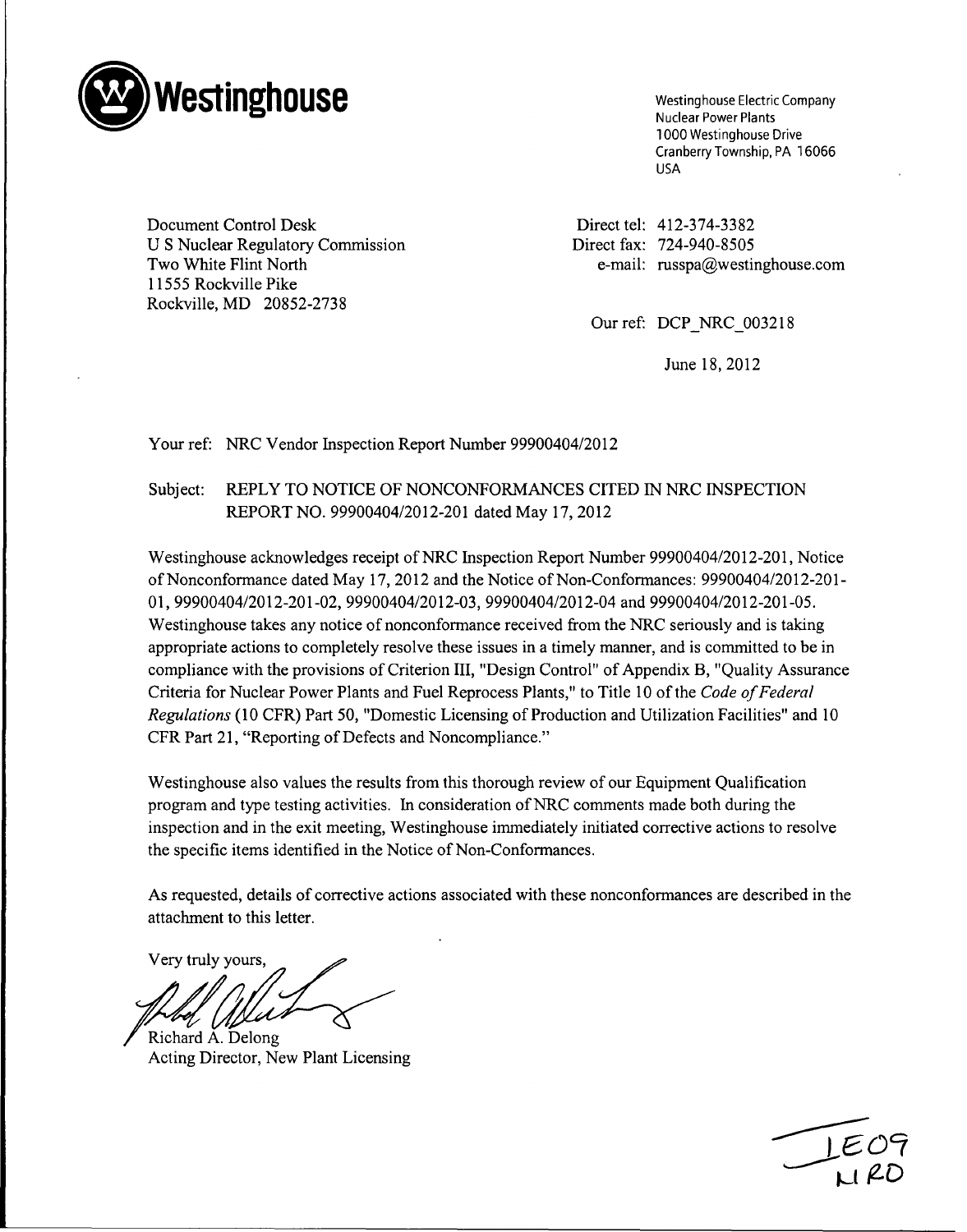$\hat{\mathcal{L}}$ 

| $cc$ : | Richard A. Rasmussen | U.S. NRC   |
|--------|----------------------|------------|
|        | Jeffery Jacobson     | U.S. NRC   |
|        | Laura Goossen        | WEC        |
|        | Brian Gaia           | <b>WEC</b> |
|        | John Mallory         | WEC        |
|        | Thomas Ray           | WEC        |
|        | Paul Russ            | WEC        |
|        | Mike Melton          | WEC        |
|        | Stan Ritterbusch     | WEC        |
|        |                      |            |

 $\bar{\beta}$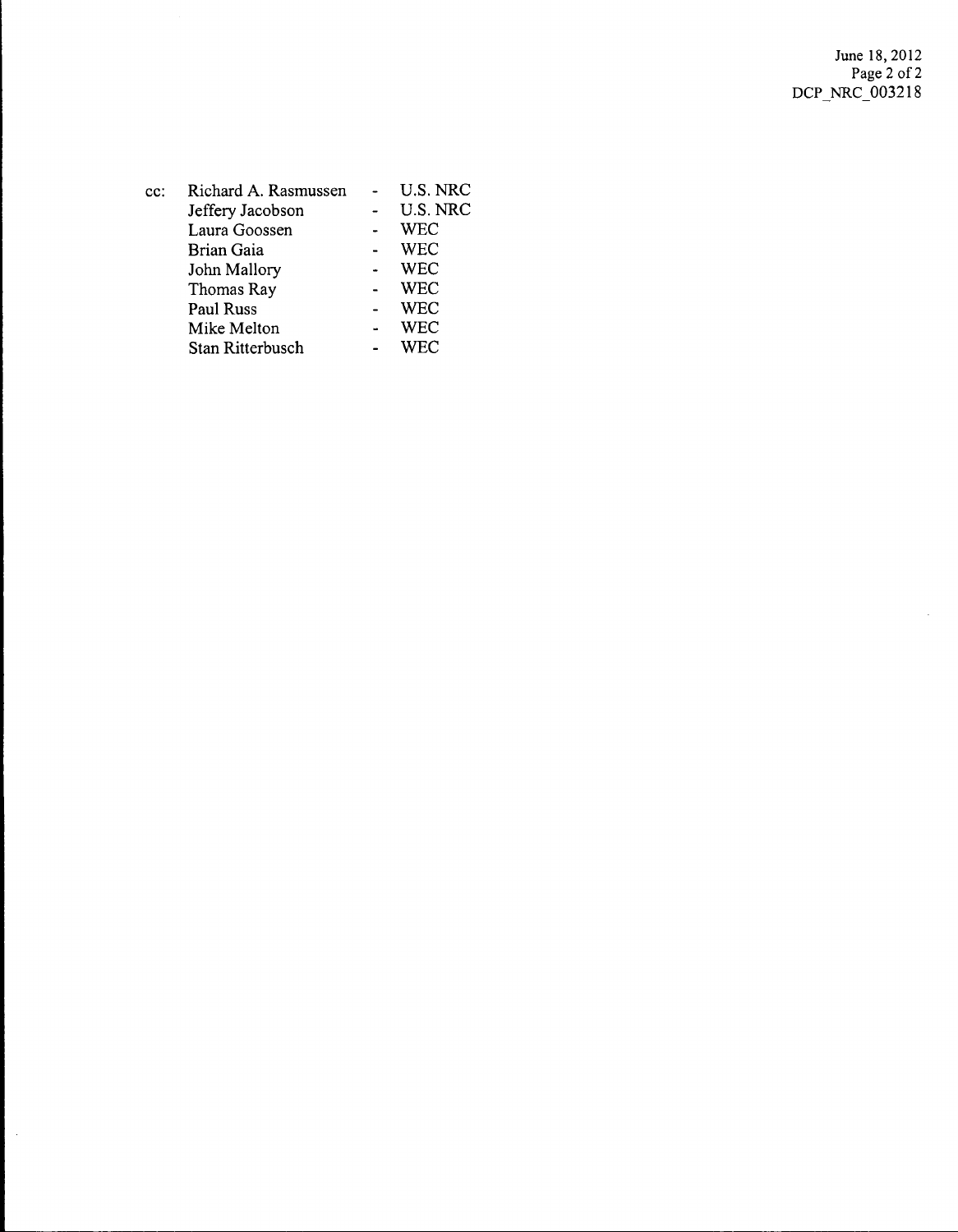Criterion Ill, "Design Control," of Appendix B, "Quality Assurance Program Criteria for Nuclear Power Plants and Fuel Reprocessing Plants," to Title 10 of the Code of Federal Regulations (10 CFR) Part 50, "Domestic Licensing of Production and Utilization Facilities," states, in part, that, "Where a test program is used to verify the adequacy of a certain design feature in lieu of other verifying or checking processes, it should include suitable qualification testing of a prototype unit under the most adverse design conditions."

Contrary to the above, as of March 30, 2012, WEC failed to verify the adequacy of certain design features and include the most adverse design conditions in the test program for performing functional testing of the squib valve actuators.

### Specifically:

1. APP-PV70-VPH-001, "AP1000 Squib Valve Equipment Qualification Test Plan," Revision 0, did not include verification of the "no fire" feature of the squib valve actuators, which allows a small current to be applied to the actuators to verify bridge wire continuity during surveillance testing and also ensures against inadvertent spurious or induced signals.

2. APP-PV70-VPH-001, "AP1000 Squib Valve Equipment Qualification Test Plan," Revision 0, specified testing of the valves at a temperature which did not represent the most adverse design conditions with respect to operation of the valve.

### Response (Item 1):

# 1) *The reason for the noncompliance or, if contested, the basis for disputing the Noncompliance:*

*The "no fire" feature of the Squib Valve is detailed in the Squib Valve Actuator Design Specification (APP-PV98-ZO-001). Within the design specification, the initiator which ignites the actuator has a design requirement to not fire when "an applied current of I amp or less, supplying a minimum of I Watt for minimum of 5 minutes" (Section 5.2.2.1 of APP-PV98-Z0- 001) is applied to it. This section further directs testing of the "no fire" to be in accordance with Section 6.3.3.5 of* APP-PV98-ZO-001.

*Section 6.0 of APP-PV98-ZO-001 is the "Testing/Qualification Requirements" for the Squib Valve Actuators. Section 6.3 provides the requirements for Production/Acceptance testing of the Squib Valve Actuators. Specifically, Section 6.3.3.5 provides the details of the no fire testing for production/acceptance initiators. This test is a destructive test that is only performed on a sample of initiators. Once a "no fire" test is performed, the initiator cannot be installed into an actuator cartridge.*

*When the Squib Valve qualification program was initially developed, a "no fire" test was not included due to the destructive nature of the test of APP-PV98-ZO-001. However, during the NRC inspection, the concern was raised that the EQ program was not performing a "no fire" test. After a review of the test equipment, it has been determined that the destructive "no fire" test can be performed on an initiator that will not be utilized to fire the actuator cartridges during testing. This additional data will help prove the adequacy of the design, but is not required to satisfy the qualification requirements in APP-PV98-ZO-001.*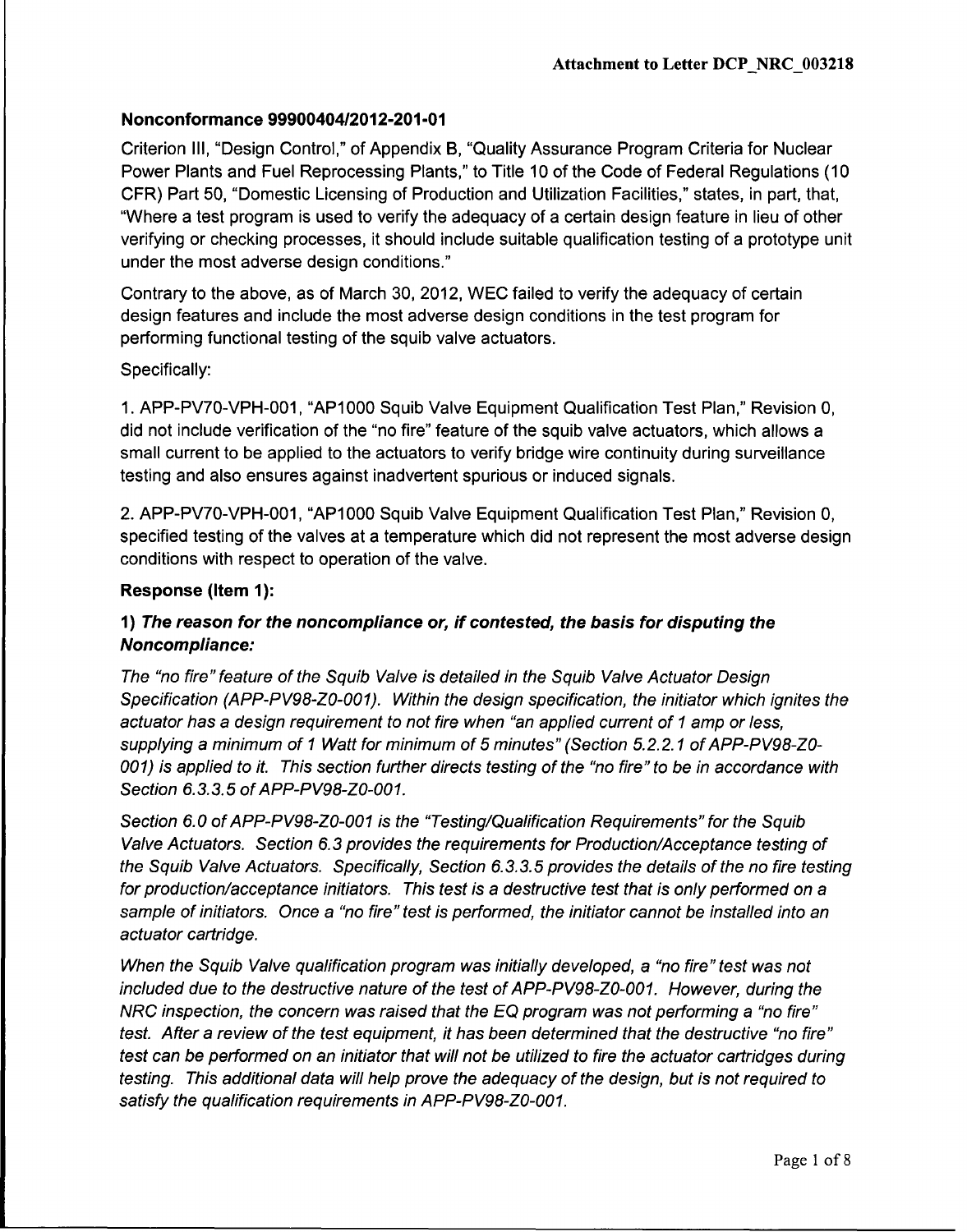# *2) The corrective steps that have been taken and the results achieved:*

*The test lab was contacted and they agreed that a "no fire" test could be performed in the current test program. A "pen and ink" change to add the "no fire" test been made to the procedure which has been reviewed and approved by Westinghouse. "No fire" tests are now being performed prior to test cartridge actuations.*

### **3)** *The corrective steps that will be taken to avoid noncompliance:*

*The Squib Valve Qualification Test Plan (APP-PV70-VPH-O01) will be revised to include a "no fire" test prior to test cartridge actuation in the IEEE portion of the test program.*

#### *4) The date when the corrective action will be completed:*

*The corrective action will be completed by June 29, 2012.*

#### Response (Item 2):

## **1)** *The reason for the noncompliance or, if contested, the basis for disputing the Noncompliance:*

*During the recent NRC inspection of the Westinghouse Squib Valve EQ program, the NRC inspector inquired as to how the conditions at which the Squib Valves will be actuated during the ASME QME-1-2007 portion of the qualification program were determined. Specifically, the inspector was concerned that the temperatures which the Squib Valves are planned to operate at during the EQ testing are at an elevated temperature and the shear cap material becomes easier to shear as temperature increases.*

*ASME QME-1-2007 does not specifically address Squib Valves therefore, the Qualification Requirements for Power-Operated Valve Assemblies (Section QV-7400 of ASME QME-1-2007) was utilized as a basis for the ASME QME-1 qualification program. Per section QV-7460 of ASME QME-1-2007, the functional qualification is made up of several different activities:*

*The first activity is outlined in Section QV-7461 and involves establishing a "Qualified Valve Assembly" by qualifying a valve assembly to function under a specified set of conditions. In the case of the APIO00 Squib Valves, three valves built to the production valve drawings and quality requirements are the valve assemblies which are being qualified under a specified set of conditions. The specified sets of conditions are the design-basis conditions of the systems for which the Squib Valves are installed within the APIO00 plant.*

*The conditions under which the qualification will be performed are located within the Squib Valve datasheets (APP-PV70-ZOR-O01) under "EQ test conditions." These test conditions envelop the design-basis conditions for which the system will be required to operate. This is in accordance with item 7 in Section QV-7461. 1.*

*The next activity for functional qualification is located in section QV-7462. This activity involves the extrapolation of qualification to another valve assembly. Since the qualification of the Squib Valves is utilizing valves which are built to the same production valve drawings and quality*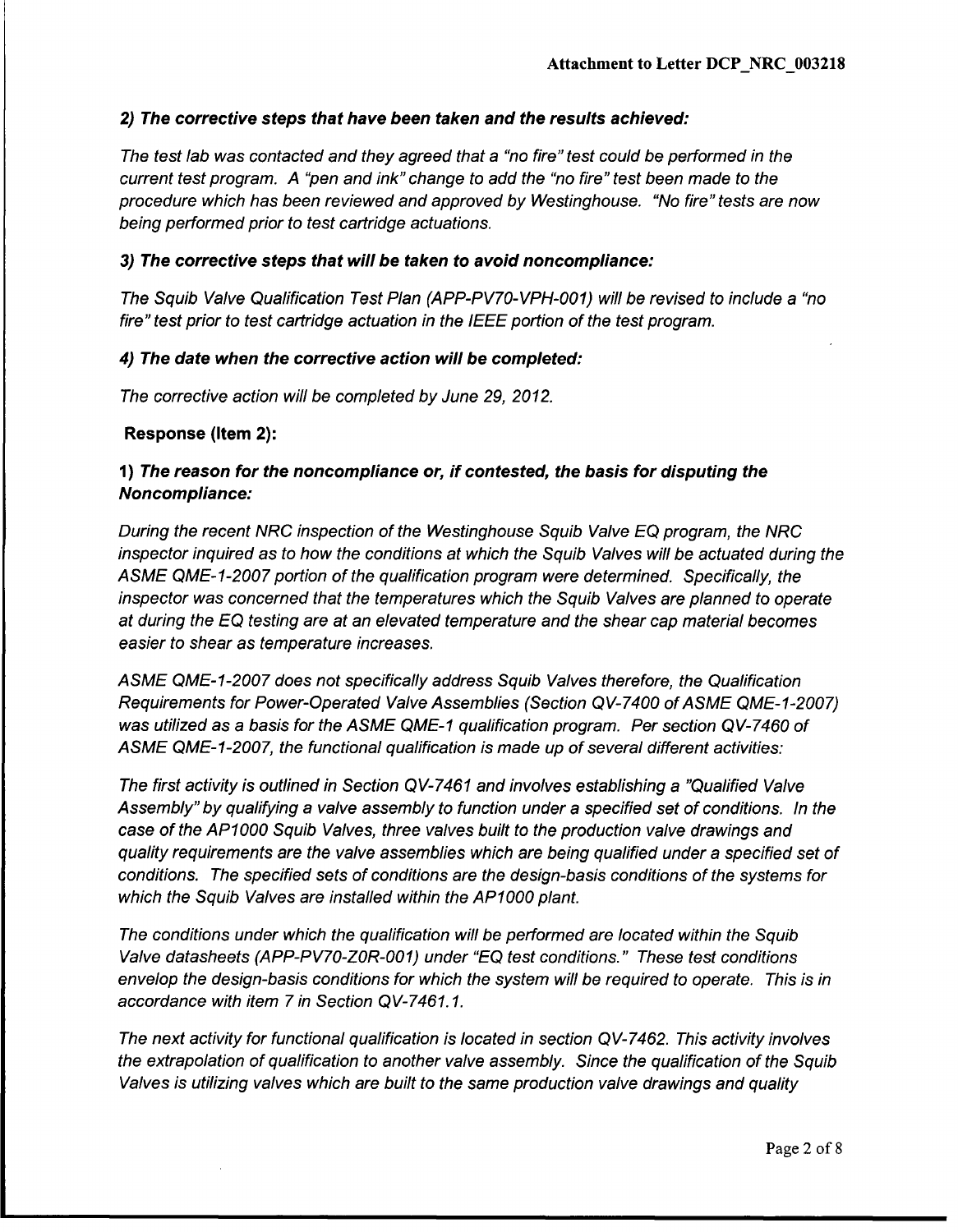*requirements, this section only applies in regards to utilizing one 8-inch High Pressure actuation to simulate the two applications the 8-inch High Pressure valves have within the APIO00 plant. This extrapolation is being documented and will be part of the final ASME QME-1 reports.*

*The final activity is outlined in Section QV-7463. This section is required to demonstrate the functional capability of the production valve assemblies. In regards to functional capability, item "g" of this section requires "Verify applicability of the functional capability (including stroke time) of the production valve for opening and closing under fluid conditions to the qualified valve through the use of specific test data or a test-based qualification methodology." In order to verify the applicability of the qualification testing to the production valves, lot acceptance testing* **(LA** *T) will be performed on the essential to operate parts of the valves.*

*The essential to operate parts are the actuators, tension bolts, and shear caps. Per Section 6.3 of APP-PV98-ZO-001, 10% of each lot of actuator cartridges will undergo destructive LAT. These units will be built to the same drawings and quality requirements as the units utilized for the qualification testing. The destructive test results will be evaluated to the same acceptance criteria as the qualification testing units. This will demonstrate that the production actuator cartridges are equivalent to the units utilized for qualification.*

*The tension bolts and shear caps also will undergo destructive LA T in accordance with Section 6.4.3 of APP-PV70-ZO-001. This testing will utilize an 80% nominal actuator load (same as ASME QME-1 testing) and will be operated at the most conservative valve operation conditions. The most conservative valve operation conditions have been determined by SPX in the Sensitivity Analysis which is included as Appendix B to SPX's Engineering Test Plan 4.1.431. Within this sensitivity analysis, SPX has identified the sensitivity of the design and production variables for the proper function of the Squib Valve. This information was utilized to determine the Squib Valve engineering prototype testing variations for demonstrating valve operability at all possible conditions.*

*Additionally, from this sensitivity analysis, the system conditions which provide the most conservative valve operation are identified as being no pressure at an ambient temperature. Destructive LA T will be performed on all tension bolt and shear cap lots of material that is installed in any Squib Valve ever built at the no pressure and ambient temperature condition. The LA T tension bolts and shear caps will be built to the same drawings and quality requirements as the production and qualification units.*

*The LA T testing provides more conservative test conditions in comparison to the system requirements which the EQ testing is performed to. This will provide testing evidence that the production valves will adequately operate at the system requirements in the plant and that the previously performed ASME QME-1 testing is applicable to these valves. The results of this testing will be included as part of the ASME QME-1 Applicability Report (Section QV-8320 of ASME QME-1-2007).*

*In regards to the NRC concern that APP-PV70-VPH-001 specified testing of the valves at a temperature which did not represent the most adverse design conditions with respect to operation of the valve, they are correct. However, testing which represents the most adverse*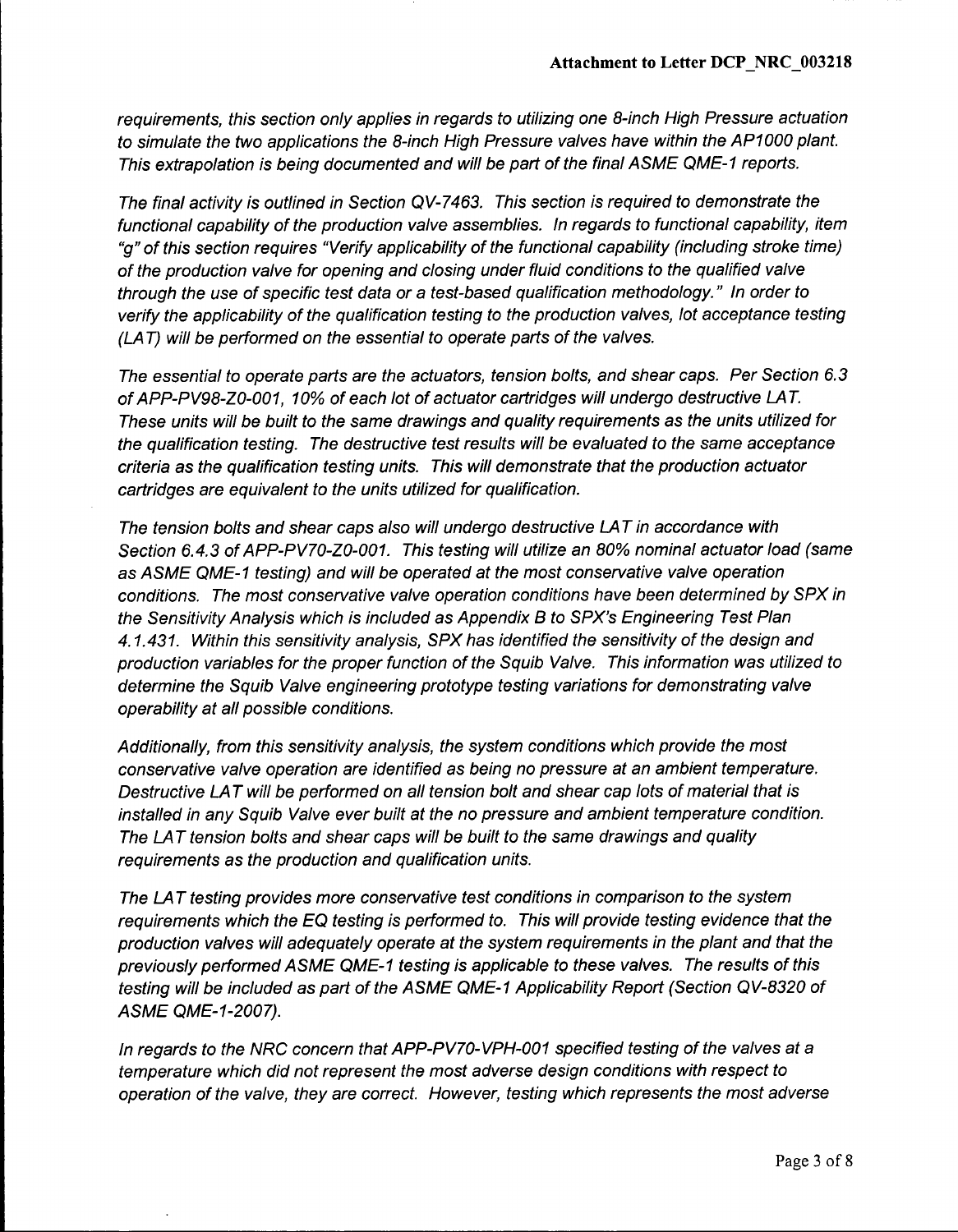design conditions is being performed during the production destructive LAT and those results *are utilized to demonstrate the production valve's qualification. These destructive test results are considered part of the overall Squib Valve Qualification.*

### 2) *The corrective steps that have been taken and the results achieved:*

*The Westinghouse valve engineering group has reviewed the "EQ test conditions" in the Squib Valve datasheets (APP-PV70-ZOR-O01) and has added a note to clarify that the test conditions are those required for all squib valve actuation parameters for the plant.*

#### *3) The corrective steps that will be taken to avoid noncompliance:*

*No additional corrective steps are required to avoid noncompliance. Testing of the Squib Valves at the most adverse design conditions for the valve will be performed as part of the destructive LA T and the results will be included as part of the A SME QME-* **I** *qualification documentation at the conclusion of the qualification program.*

#### *4) The date when the corrective action will be completed:*

*The corrective action was completed on June 1, 2012. The Squib Valve datasheets (APP-PV70- ZOR-O01) have been revised to add the note to clarify that the test conditions are those required for all squib valve actuation parameters.*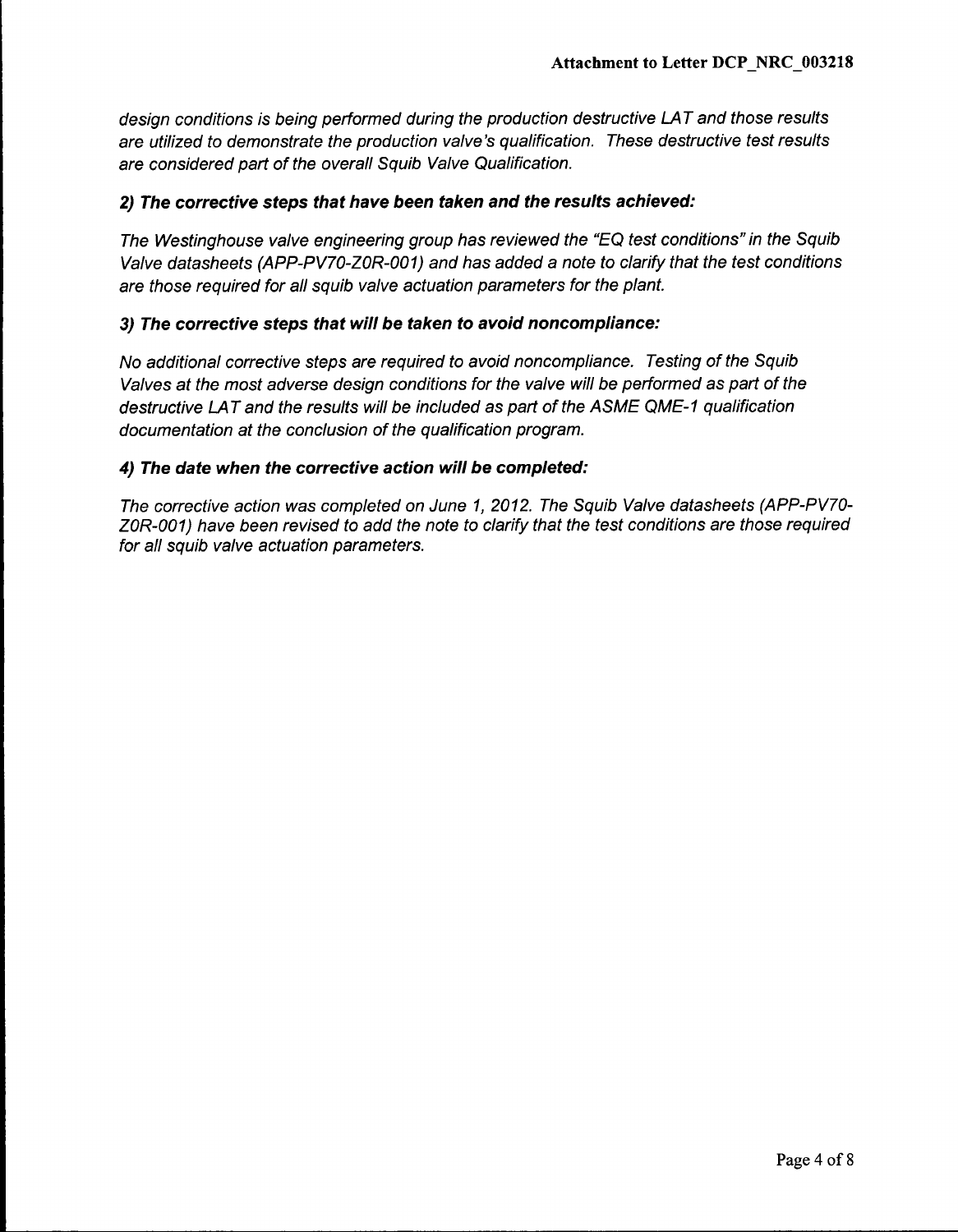Criterion Ill, "Design Control," of Appendix B to 10 CFR Part 50, states, in part, that, "Measures shall be established for the identification and control of design interfaces..." Contrary to the above, as of March 30, 2012, WEC did not identify design interfaces sufficient to allow for the translation of the design basis into specifications. Specifically, APP-GW-J4-072 "Interface Specification for Squib Valve Controller," Revision 1, did not include the full range of temperatures that need to be considered when sizing the field run cable/connector systems located between the Plant Monitoring and Protection System, the Diverse Actuation System, and the squib valve actuators.

## Response:

### **1)** *The reason for the noncompliance* or, *if contested, the basis for disputing the Noncompliance:*

*Table 2.2-1 in APP-GW-J4-072, Revision* **0,** *gives wire resistances for anticipated cabling to be used in plant installations. This table lists resistances at 68*<sup>0</sup>*F, 122*0F, *and 417*<sup>0</sup>*F. However, the requirements given in APP-GW-J4-072 did not stress the fact that maximum resistance calculations must be done at the extreme temperature of 417°F, to ensure Squib Valve operation under the worst case conditions inside containment.*

## *2) The corrective steps that have been taken and the results achieved:*

*The following statement has been added to the two requirements that define the maximum initiator circuit resistance, R2.2.3-4 and R2.2.3-6:*

*"The maximum field wiring resistance shall be calculated at worst case conditions, including DBA environmental conditions inside containment as defined in Appendix B of APP-GW-VP-010."*

### **3)** *The corrective steps that will be taken to avoid noncompliance:*

*A "system-level" evaluation will be performed to review interfaces between design groups and confirm that requirements are properly communicated and implemented to provide assurance that the Squib Valve opening function will be performed as expected. This evaluation will review interfaces between the valve initiator, the squib firing circuitry, the cabling between the valve and the /&C cabinets, and the surveillance procedures. This evaluation will be completed and documented by July 31, 2012.*

### *4) The date when the corrective action will be completed:*

*APP-GW-J4-072, Revision 1, has been archived in the Westinghouse Document Control System as of May 31, 2012. The system level evaluation described in Item 3 above will be completed by July 31, 2012.*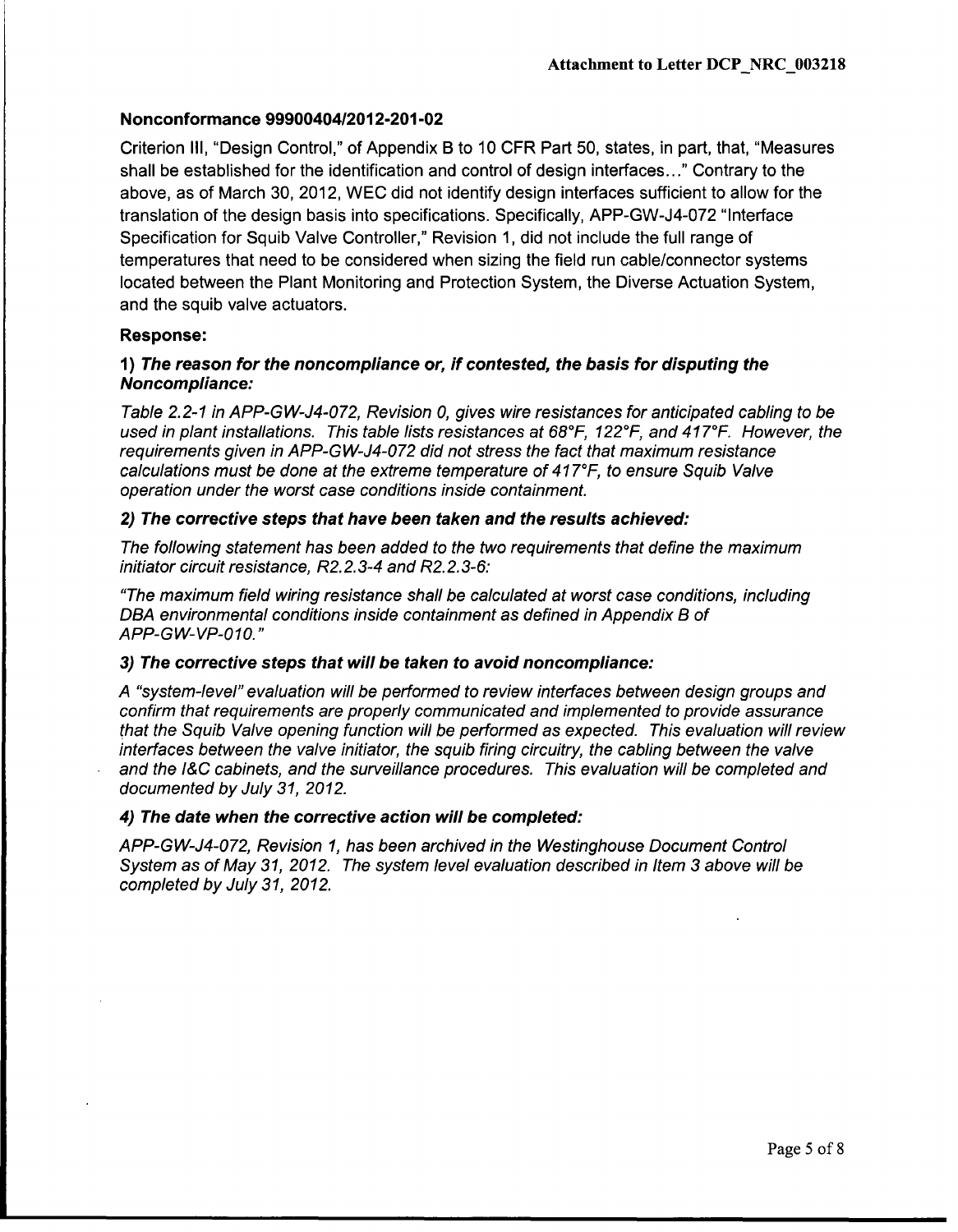Criterion Ill, "Design Control," of Appendix B to 10 CFR Part 50, states, in part, that, "Measures shall be established to assure that applicable regulatory requirements and the design basis, as defined in 50.2 and as specified in the license application, for those structures, systems, and components to which this appendix applies are correctly translated into specifications, drawings, procedures, and instructions."Contrary to the above, as of March 30, 2012, WEC did not establish measures necessary to ensure that the design basis for the Diverse Actuation System was correctly translated into specifications, drawings, and instructions. Specifically, WEC did not perform a documented calculation or analysis to justify the selection of resistance values contained in APP-GW-J4-072, "Interface Specification for Squib Valve Controller," Revision 1, for the field run cabling located between the Diverse Actuation System and the squib valve actuators.

### Response:

# **1)** *The reason for the noncompliance or, if contested, the basis for disputing the Noncompliance:*

*The reason for the noncompliance was that no clear requirement existed to perform a formal analysis. The Diverse Actuation System (DAS) is a non-safety system and it was not clear that this analysis needed to be formally documented. There was inadequate communication amongst the different Westinghouse groups to identify the need for this analysis.*

### 2) *The corrective steps that have been taken and the results achieved:*

*Westinghouse recognizes the importance ofjustifying the resistance values in APP-GW-J4-072. Westinghouse has identified a need for the formal analysis and determined it will be documented in APP-DAS-J4-002. The purpose of the analysis will be to analyze the DAS power supply range and maximum total resistance of the cabling and connections within the DAS cabinet along with the maximum voltage drop across the DAS Squib Valve controller in an effort to justify the resistance values provided in APP-GW-J4-072. The scope of the data provided in APP-DAS-J4-002 will be limited to the DAS cabinet.*

### **3)** *The corrective steps that will be taken to avoid noncompliance:*

*Westinghouse will prepare the formal analysis to document the resistance values identified in APP-GW-J4-072.*

### *4) The date when the corrective action will be completed:*

*The corrective action will be completed by July 31, 2012.*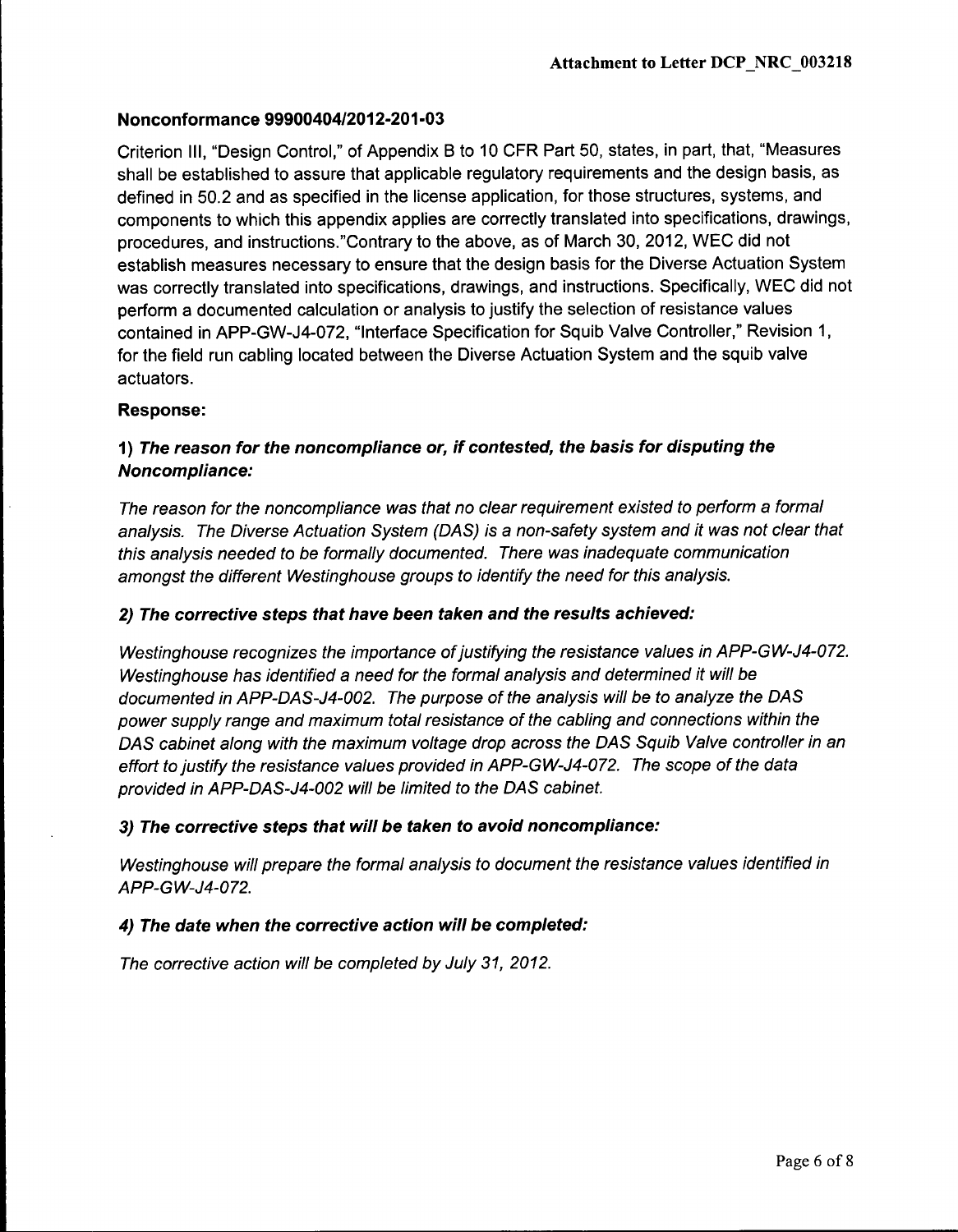Criterion VII, "Control of Purchased Material, Equipment, and Services," of Appendix B to 10 CFR Part 50, states, in part, that, "Measures shall be established to assure that purchased material, equipment, and services, whether purchased directly or through contractors and subcontractors, conform to the procurement documents. These measures shall include provisions, as appropriate, for source evaluation and selection, objective evidence of quality furnished by the contractor or subcontractor, inspection at the contractor or subcontractor source, and examination of products upon delivery." Paragraph 7.6.2, "Qualification of Actuator Families," of Section 7, "Development of a Qualification Program," of WEC document APP-GW-VP-010, "Equipment Qualification Methodology and Documentation Requirements for AP1000 Safety-Related Valves and Valve Appurtenances," Revision 2, states, in part, that, "Parent actuators used to qualify a range of operator sizes shall be determined using Annex A of [Institute of Electrical and Electronics Engineers (IEEE)] Std. 382-1996 (Reference 2.3.7). [...] 'Parent' actuator sizes used to qualify a range of valve and actuator sizes shall be documented in a report and submitted to Westinghouse for approval." Contrary to the above, as of March 30, 2012, WEC failed to adequately examine analysis performed by the Limitorque Flowserve Corporation upon delivery. Specifically, WEC did not have objective evidence of review or acceptance of the report entitled "Limitorque Type SB Series Valve Actuator Test Specimen and Methodology for Westinghouse AP-1000 Environmental Qualification Testing." In addition, WEC failed to identify mathematical errors in the tables used to define the actuator groups.

#### Response:

### **1)** *The reason for the noncompliance or, if contested, the basis for disputing the Noncompliance:*

*The inspection identified that the Westinghouse review of the Flowserve Limitorque SB Actuator selection study was inadequate and did not discover several errors in the document. Several contributing factors to this were that a formal review of the document was not completed. At the time of the submittal by Flowserve Limitorque, the document submittal process was new and not fully understood. Failure to find the error was compounded by the confusing layout Flowserve Limitorque used in the report, which was not in compliance with IEEE Std 382-1996.*

#### *2) The corrective steps that have been taken and the results achieved:*

*Westinghouse is working with Flowserve Limitorque to have the sizing methodology revised. Flowserve Limitorque is reviewing the data in the selection study and revising the report to reflect the correct selection of actuators to be tested for the family. Flowserve Limitorque is also revising the document to follow the format for the selection detailed in IEEE Std 382-1996.*

#### *3) The corrective steps that will be taken to avoid noncompliance:*

*Westinghouse personnel involved with the receipt, review, and approval of supplier documents are trained to Westinghouse Level 2 Quality Procedure NSNP 7.7, "Control of Supplier Generated Documents." Once Flowserve Limitorque revises this document, it will be submitted to Westinghouse using the Document Submittal Form and reviewed by Westinghouse personnel as required in Procedure NSNP-7. 7.*

#### *4) The date when the corrective action will be completed:*

*The corrective action will be completed by July 31, 2012.*